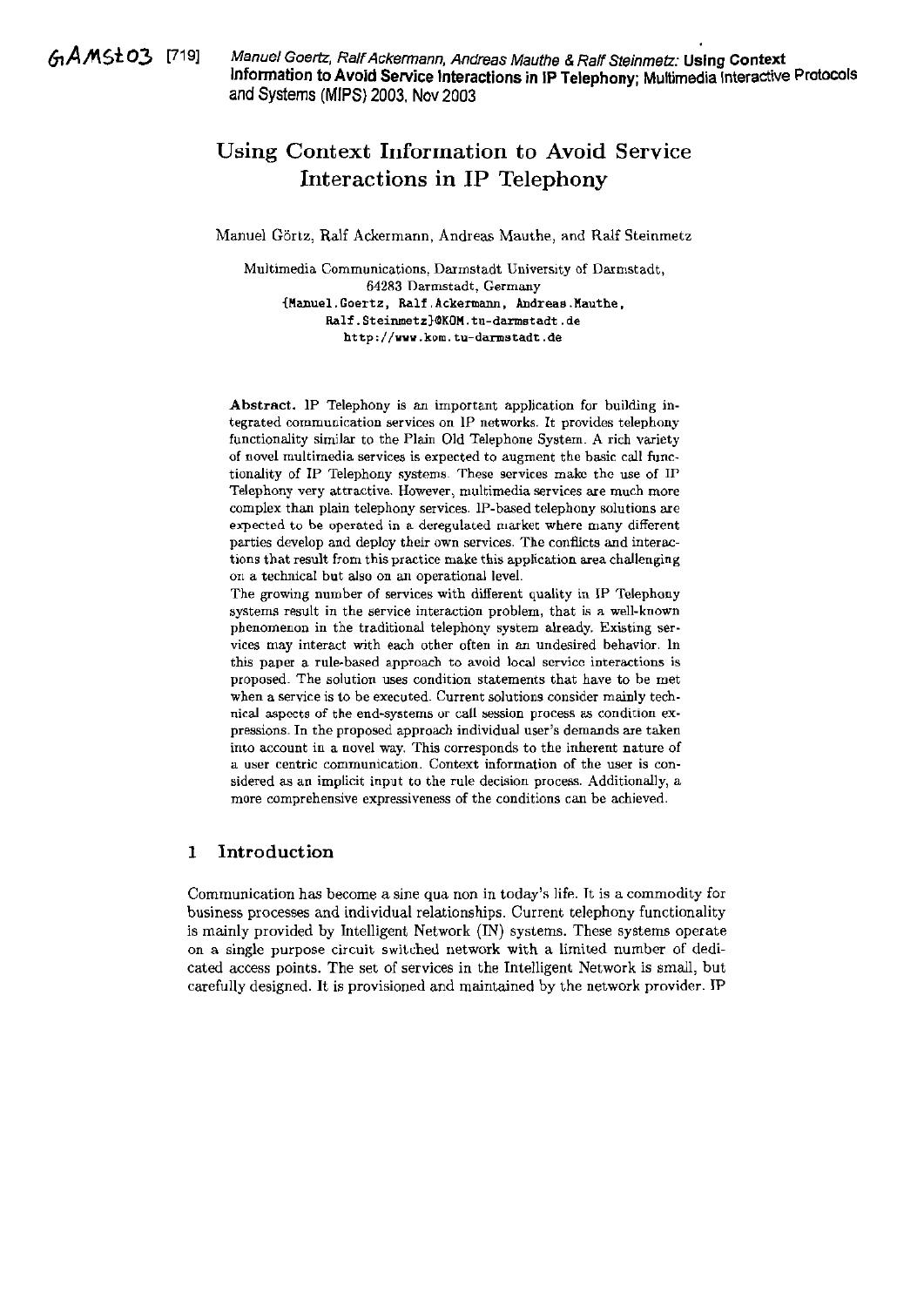# **2** Manuel Görtz, Half Ackermann, Andreas Mauthe, **Ralf** Steinmetz

Telephony uses packet switched networks, that are shared with other communication applications such as e-mail or instant messaging. The shared networking platform facilitates the integration of real-time voice communication with other IP based applications. Innovative services are expected as a consequence.

The telephone service has evolved over a century. Its highly esteemed attributes are stability, availability, robustness, and correctness. IP Telephony has to offer comparable properties otherwise users will not accept it as a serious alternative. IP Telephony solutions are going to operate in an open multi-vendor market with strong competition. Innovative and customized services will become the main differentiator between the different providers. The distributed nature of service intelligente and operational domains makes it harder to attribute responsibilities for a robust system.

The rising amount of services is predicted to have an impact on undesired service interactions. The *service interaction problem* describes the behavior of services that may be compromised when they are interacting. This is even more aggravated through semi-professionally designed services, but also because only little attention is paid on this problem in the IP Telephony area. We propose a solution scheme to avoid local service interactions especiaily for the class of custom User services. To clearly distinguish between services provided by the telephone network, such as call control and supplementary services, and services that offer tailored functionality to the User, we define the term *custom User Services.* These services are typically designed by the user itself and not in a professional development process. It distingiiishes from traditional telephony services where only parameterization by the user is possible.

The approach exploits the rich information conveyed in IP Telephony signaling messages such as address field, subject, and media description. This information is used in combination with an Event-Condition-Action (ECA) frarnework. Interaction detection and resolution is shifted to a rule-based system. Additionally, ECA rules are adapted dynamically according to the user's current context. This is achieved by the use of context information as a new type of condition criterion. In addition the system becomes more User centric, which satisfies the demands of user communication better.

The rest of paper is structured as follows: Section 2 defines the problem domain for the proposed solution. The introduced approach to consider context information as a new kind of condition criterion is described in Section **3.** The paper is concluded with a Summary in Section **4.** 

# **2 Problem Domain**

# 2.1 Services

The basic telephony call functionality is similar in IN and **IP** Telephony. Major differences can be identified in the service development and provisioning mechanisni. A *service* provides additional and supplementary functionality for the user and the network. The terms service, feature or service feature are often used interchangeably. It is often not possible to distinguish features from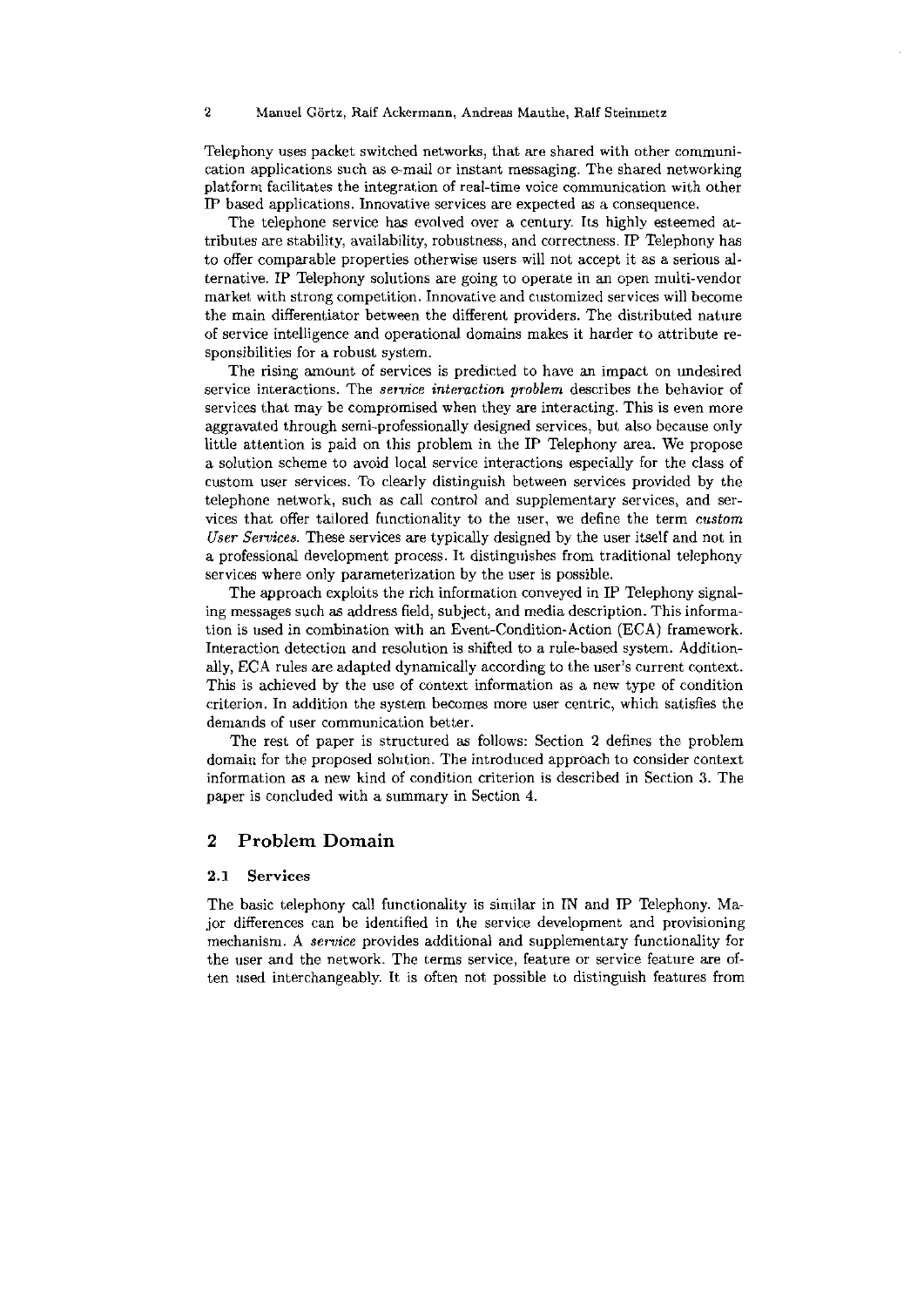services. Moreover, the service itself and service provisioning are often used synonymously. Thus, individuals tend to have their own vague understanding of what a service is. In this document these concepts are defined as follows:

A service  $\sigma$  is defined as a meaningful set of capabilities provided by an existing or intended set of systems to all who utilize it [1].

Services are often composed of feature or service features. In this context these are defined as:

Features  $\phi$  are packages of incrementally or optional added functionality to the base service **[2].** 

The compositions of features to form a service can he denoted as

$$
\sigma = \sigma_B \oplus \phi_1 \oplus \phi_2 \oplus \ldots \oplus \phi_n \tag{1}
$$

where  $\sigma_B$  denotes a particular basic service that is extended by the features  $\phi_i$ . In this context the operator  $\oplus$  determines an arbitrary feature-composition operation.

Different standards descrihe services that are using protocol primitives. For Intelligent Networks these are defined in *capability sets* such as  $CS-1$  [3]. Services for IP Telephony using protocol primitives are defined in thcir core signaling specifications (Session Initiation Protocol (SIP)  $[4]$  and H.323  $[5]$ ). Additional supplementary services are defined in the ITU-T **H.450.n** series, RFCs and Internet dralts. IP Telephony provides mechanism for another type of services. Custom User services are realized by high-level programming concepts. SIP Common Gateway Interface (SIP-CGI) [6] and the Call Processing Language (CPL) [7] approach are main concepts. In the context of the system described later the fo cus is on SIP and CPL as a scripting language to develop and provision custom User services.

#### **2.2 Scrvice Interaction**

Service development for the Intelligent Network is accomplished hy a small group of telephony experts. Standardizahion budies carefully designed these service to ensure their proper and flawless functionality even among different vendors. However, in specific situations the behavior of the overall system is disturbed if a new serviced is introduced to the system. This phenomenon is called *service* interaction problem or feature interaction problem.

An *interaction* occurs if one additional feature modifies or disrupts the behavior of the existing services in the system. This may be in a desired or necessary nay, hut in most cases it is an unwanted result. **A** service interaction can **be**  formalized using the previous definitions of services md features. It occurs if

$$
S \oplus \sigma_i \models p_i \qquad 1 \leq i \leq n \tag{2}
$$

and

$$
S \oplus \sigma_1 \oplus \sigma_2 \oplus \ldots \oplus \sigma_n \nvDash p_1 \wedge p_2 \wedge \ldots \wedge p_n \tag{3}
$$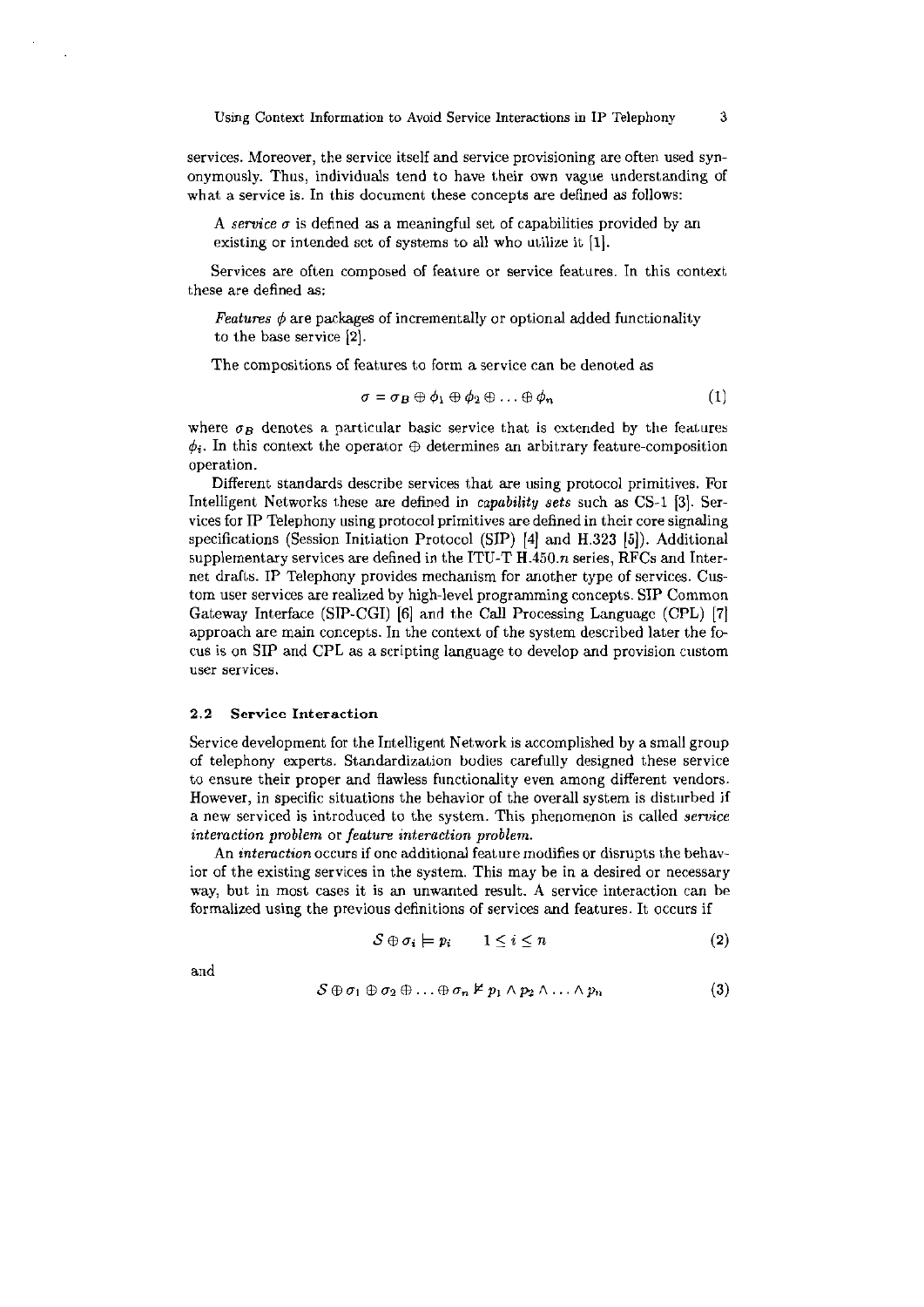# **4** Manuel Görtz, Ralf Ackermann, Andreas Mautbe, Ralf Steinmetz

are both true.  $S$  denotes the system. Further, let  $p_1, p_2, \ldots, p_n$  be the properties Manuel Görtz, Ralf Ackermann, Andreas Mauthe, Ralf Steinmetz<br>are both true. S denotes the system. Further, let  $p_1, p_2, \ldots, p_n$  be the properties<br>of the services, such that the service satisfies the property denoted as  $\$ 

Services **are** often developed by different vendors. These check their services for correctness and potential implications without having full knowledge about other existing services. Verifying services against interaction with other services rises exponentially with the number of services. These are the cause of unwanted interaction. However, service interaction is a basic principle to combine services in order to create mors sophisticated functionality, as expressed in Equation 1. Service chaining is another use for desired service interaction. Therefore, service interaction is an inherent and persistent feature of service development and execution, hence methods for a correct handling are needed.

Different kind of service interactions exist. **A** taxonomy on the different feature interaction classes based on the *nature* of *interaction* is given in 181. We focus on the class of *Single User Single Component* (SUSC) interactions from this taxonomy. **A** service interaction of the SUSC class arise because of *functional ambiguitiee* between concurrently running services. This type of interaction corresponds well to the targeted class of custom user services where multiple services can be active at the same time in order to achieve a user centric communication.

Example. The following example of parallel active Voice **Mai1** (VM) and Ca11 Forwarding on No-Reply (CFNR) services illustrates the situation of local service interaction. Figure 1 shows the corresponding situation during an incoming call and a no-reply condition of the subscriber. The system can not execute both services that provide a no-reply treatment properly. This problem arises because the CFNR service forwards the incoming call to a specified address, after the phones rings a certain time. The VM service in turn offers the caller that a voice message is recorded for the original callee.  $\Box$ 



Fig. 1. The parallel active services Voice Mail and Call Forward on a no-reply condition

#### 2.3 Related **Work**

The service interaction problem is well known in the context of the Intelligent Network and research effort in academia and industry has been dedicated to this problem. Different solution approaches can be applied at individual phases of the service development and deployment process. The solution space can be divided into three. categories. In the first category tbere are *08-line techniques* which are characterized by the application for formal methods. *On-line techniques* are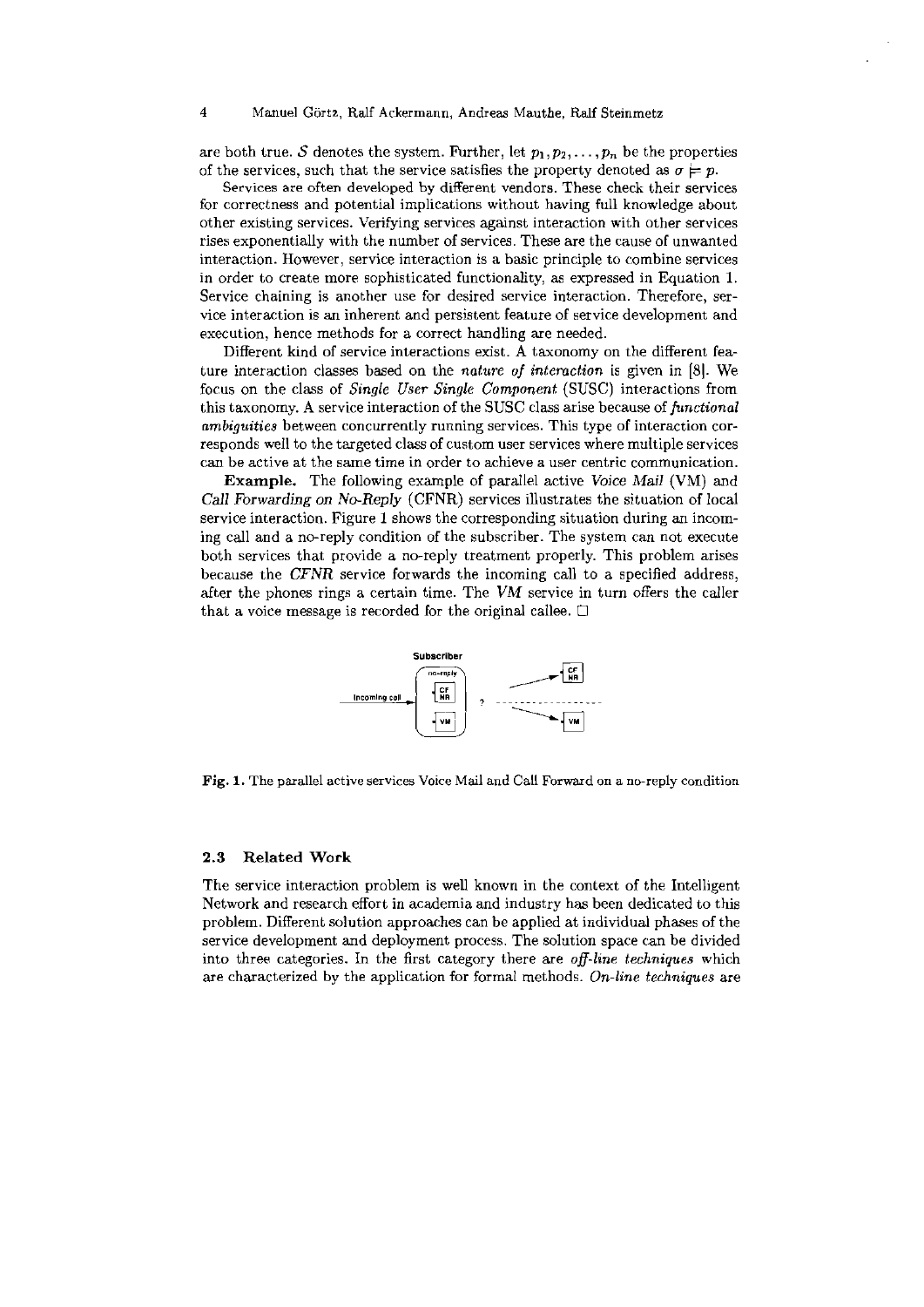another approach that provides a combination of detection and resolution mechanisms. They are only applicable if the targeted interaction problems can be resolved at run-time. The combination of on-line approaches with knowledge about services and interactions from off-line methods characterizes the domain of hybrid techniques **[9].** 

Off-line techniques are well suited for application in the design phase. Services are typically described and analyzed in a formal description language. The usage of these analytical methods have compelling arguments. They have a mathematical foundation and use techniques such as extended Finite State Machine (FSM), process algebra, and logic. The repertoire of off-line techniques can be expressed **as** some form of analysis for reachability, termination, deadlock, nondeterminism or consistency. A constructive approach is provided by the *Distributed Feature Composition* (DFC)  $[10]$ . This framework serves as a virtual architecture for exposing and managing service interactions in multi-party, multi-feature and multi-media sessions in telecommunication networks. Individual services are treated **as** black-boxes that communicate via an internal message exchange. The origin target platform of this approach was the PSTN, but an implementation of the DFC concept for IP networks is available as well **[ll].** 

A quick time-to-market support is one of the key benefits of on-line techniques. They also fit better to the multi-vendor market, where global knowledge ahout all services disappears. Services interaction is typically first detected when the services are actually deployed and activated. The on-line method adopts to probe service and their interactions in a testbed. Usually a priori knowledge about services that presumably interact is used. A number of approaches aim at probing without an interaction matrix which is gained afore. This is achieved by run-time collection of data in an isolated test-bed process. Solutions use centralized entities **[12]** with the capability of observing and controlling the call process. Alternatively, features need the ability to communicate with other features in an out-of-band manner and negotiate a proper resolution **[13].** 

# **2.4 Summary**

 $\mathcal{L}$ 

Existing off-line techniques for service interaction detection have originally been developed for IN telephony services. Nevertheless, an analysis show that these techniques are also well siiited for application in the context of service design in IP Telephony. This is especially true for services that use protocol primitives. These services are the outcome of a thoroughly standardization process. Additionally, these services are typically designed by experienced developers.

Mechanism that allow the design and provision of custom user services are an advantageous feature that IP Telephony offers. This enables the user to create own services that fit best to their individual needs. However, the users are often not familiar with any of the above mentioned formal description techniques. Existing mechanisms do not reasonable support the development of high-level custom user services by users.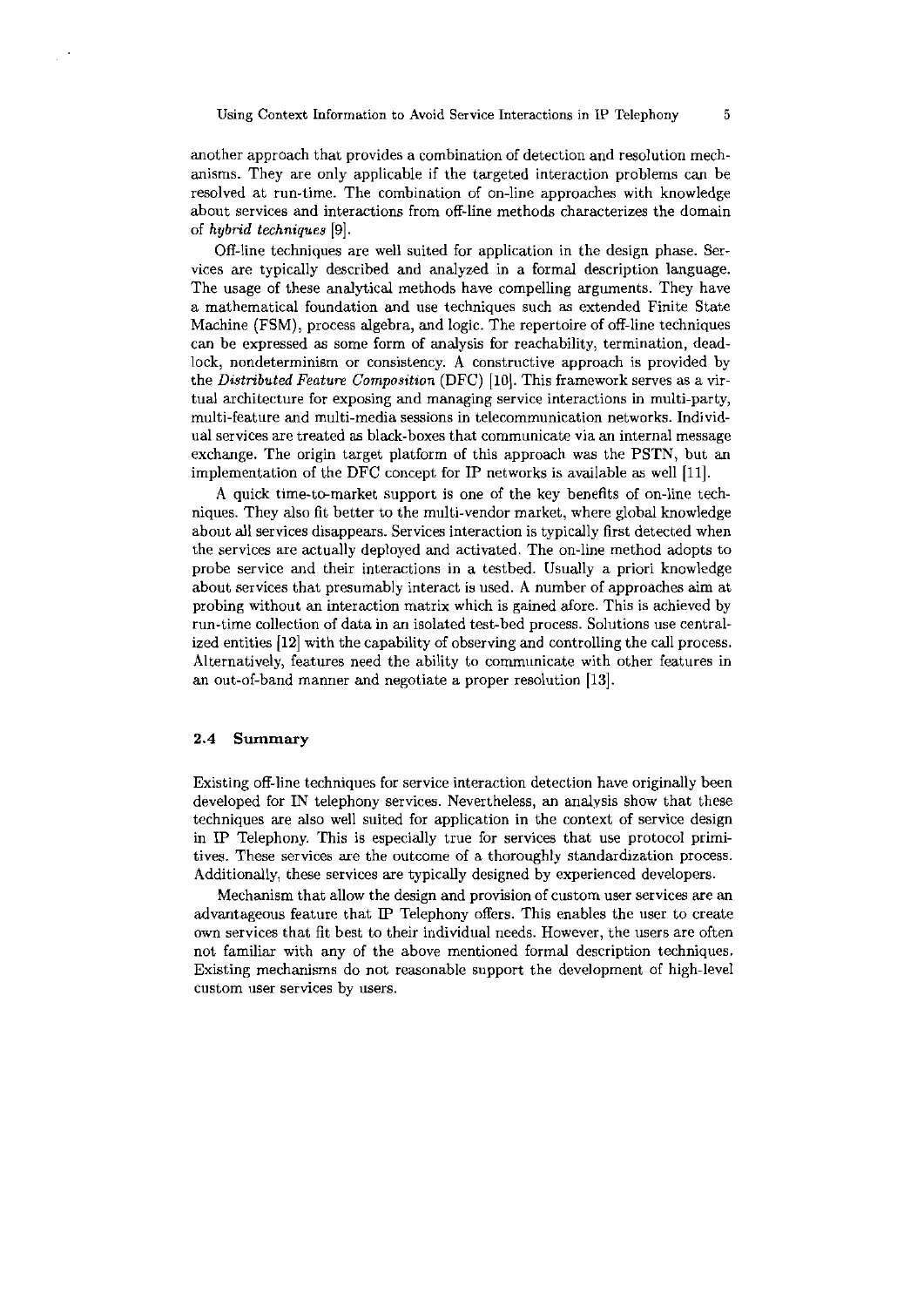*6* Manuel **Görtz,** Raif Ackermann, Andreas Mauthe, Ralf Steinmetz

# **3 Approach**

The approach proposed in this paper fills the gap that has been highlighted in the previous sections. It avoids local service interactions with a focus on custom user services. Services developed by 3rd-party service developer and provider as well **as** skilled end users are the targeted group. Formal description techniques as used in many off-line techniques require additional skills from the user and have a steep learning curve. This is a not negligible additional burden. It is also in contradiction to the intention of easy service creation. The basic principle of the proposed avoidance is the utilization of an Event.-Condition-Action rule framework to control service execution.

#### **3.1** Usage of Event-Condition-Action rules

An approved concept is used to control service execution. The Event-Condition-Action (ECA) rule framework is well-known in the area of active databases **[14].**  However, it is novel to use this concept in the context of service interactions. Special schemes for the detection and resolution of conflicts within the rule sets exist in this context. These are considered helpful for the approach introduced here. An ECA rule *r* can be written as

$$
r\colon\{E\}\colon C\to A
$$

where  ${E}$  denotes the set of triggering events. C states the rule's condition and *A* states the rule's action. After an event or a combination of events triggers a rule, the condition statement of the rule is evaluated. If the condition expression is true the service specified in the action part is executed.

Triggering is achieved by session related events like incoming or outgoing calls but also by external events. Several Operators Support the combination of single event descriptions **115,161** to express more powerful statements. A disjunction  $(e_1 \vee e_2)$  is true if either one or both of the events occur. A conjunction  $(e_1 \wedge e_2)$ specifies that both events have to occur within a specified time interval without considering their order. The sequence  $(e_1, e_2)$  yields a true result if both events occur in exactly the described order. Negation (not  $e_1$  [interval]) is true if the event has not occurred during the specified time interval.

### 3.2 Condition and States

Conditions can be any combination of predicates that evaluate time, address, state information, etc. Time conditions offer an appropriate way to specify the system behavior. The conditions  $C$  are evaluated after a rule is triggered. The condition statements are represented in a Disjunctive Normal Form (DNF):

 $(c_{1,1} \wedge c_{1,2} \ldots \wedge c_{1,n_1}) \vee (c_{2,1} \wedge c_{2,2} \ldots \wedge c_{2,n_2}) \vee \ldots \vee (c_{m,1} \wedge c_{m,2} \ldots \wedge c_{m,n_m})$ 

where  $c_{i,j}$  denotes the single conditions that are either TRUE or FALSE. A DNF fits well with the natural expression of condition statements where all conditions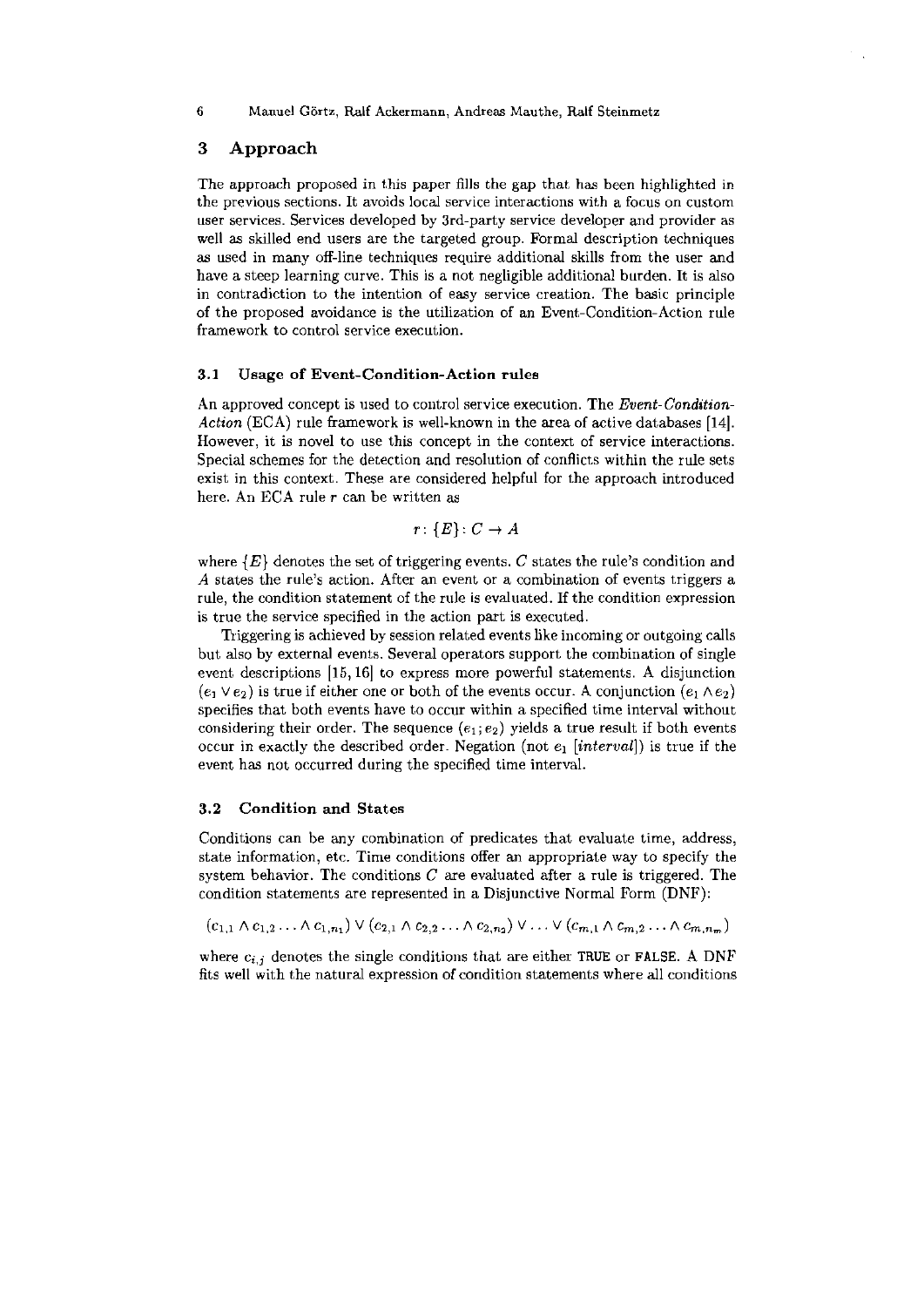within an alternative statements have to be true. Of all rules that match (the  $candidate set)$  one is selected using a *conflict resolution policy*. The resolution scheme iises priorities to chose the rule. If multiple candidates are still left additional information like time-stamps is taken into consideration. The first rule in the candidate set is chosen if no unambiguous decision exist. Finally, the selected rule is *fired*, which is that its action part is executed.

Within the condition statements a time specification that is compatible to the time definitions in the Internet Calendaring  $(iCal)$  standard  $[17]$  is used. Time conditions offer an appropriate mechanism to arrange the services corresponding to the user's daily routine. Different time scaies and expressions, (such as time ranges and recurring events) can be described with the time condition. Another condition type describes address information.

The signaling semantic of SIP is exploited to obtain call specific information like addresses, subjects, and media descriptions. The SIP header contains information which can be evaluated for address selection. A complete match but also substring matches (e.g. only domain name) can be applied on the address header fields. Address information together with white and black lists ailow a comprehensive mechanism to classify incoming calls. If an address is matched with a specific address in a white-list the address condition is true otherwise it is false. Black-list entries explicitly deny service execution if the matched address is in the list. In all others cases it is ailowed.

Session states can also be utilized as condition statement. These states represents specific phases of the session. These states can be described on different abstraction levels. The Basic **Call** Stute Model (BCSM) provides a Set low-level stales. The model describes the transition between the specific states during call setup. Session states can typically be obtained by the analysis of the exchanged signaling messages. The signaling in SIP is achieved by the cxchange of requests and responses. These signaling messages are standardized and allow to conclude the current status of the caller, callee, and the session.

The above mentioned information provides a useful basis for fine grain condition expressions. However, there are drawbacks with these kind of condition statements. Thc sct of high-level call states is very limited. Moreover, they **de**scribe generally only the end-system or the session process. Low-level states are implementation depended and restricted to a specific end-system. Most notably, the condition expressions mainly describe a static state of the system. This does not correspond with the goal to Support a User centric communication.

**A** benefit is gained if the current user situation is considered as a condition statement as well. This situation is referred as the user's contezt. The use of contexts information allows to Cover the dynamic bchavior and communication demand of a user. The behavior of service execution controlling can be automatically adapted to the user's context. Context provides a novel condition statement that enables to execute the most appropriate service in a certain situation. An automatic context estimation process serves as an implicit input to the conflict resolution strategy of the system.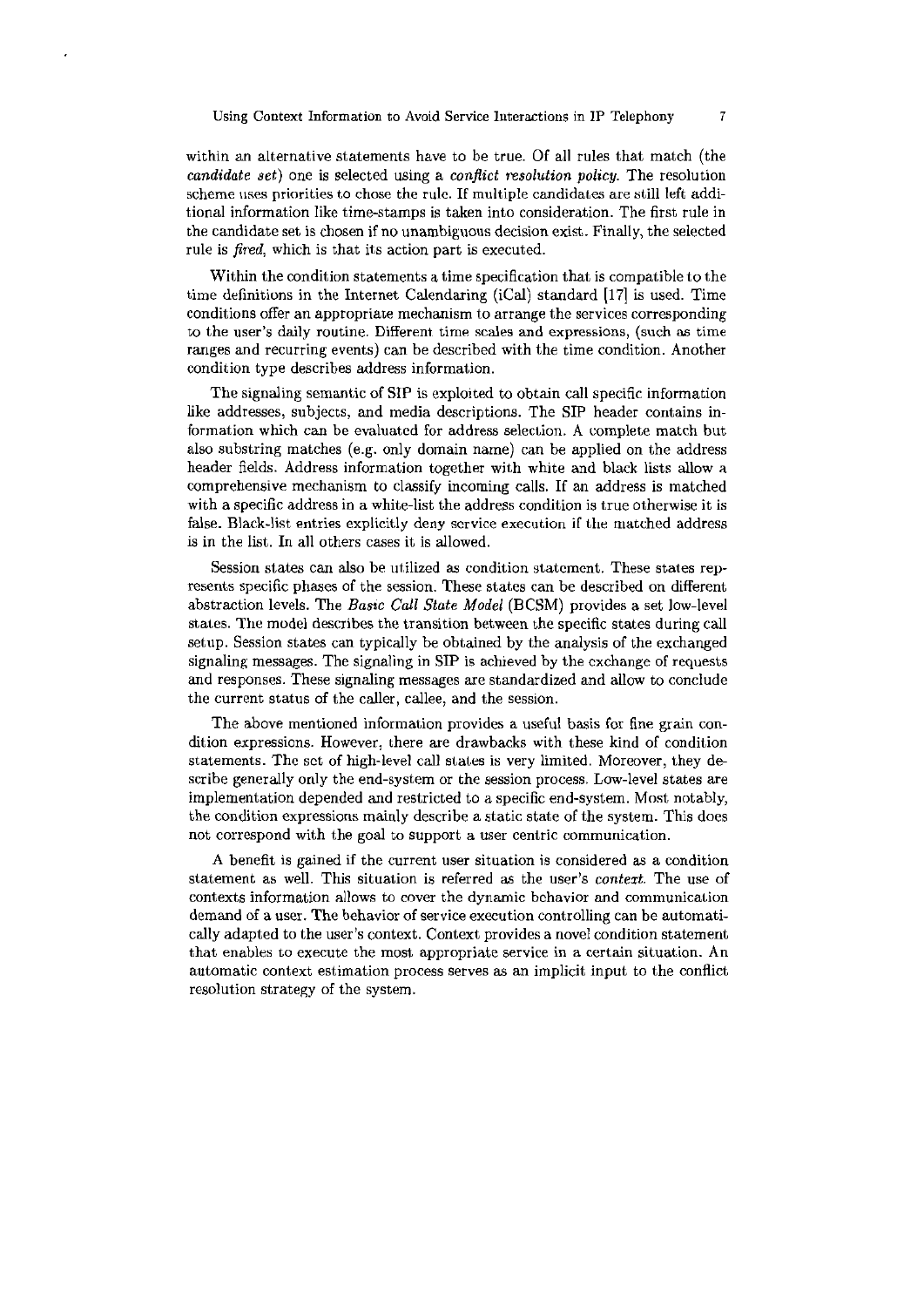**8** Manuel Görtz, Ralf Ackermann, Andreas Mauthe, Ralf Steinmetz

### **3.3 Context as an Adaptive and Dynamic Momentum for Service Execution**

Most people have a general idea about what context is. However, there are diverse (and often vague) notions about what the term actually describes. Throughout this paper the following definition of context adapted from **[18)** is used:

Contezt is any information that can be used to characterize the situation of a subject and its interaction with optional objects. Objects are persons, places, or applications that are considered relevant to the subject.

The combination of several context values provides a very powerful mechanism to determine the current situation. Location, entity activity and time are typical context sources and are forming the *primary context*. Knowledge of the current location and time together with a user's calendar lets an application have a good estimation of the user's current social situation. It is preferable that the user's context is detected automatically and used as an implicit input to the rule evaluation process. Applications that consider context information are able to  $adapt$  to the situation. This property is add to the system that evaluates the condition part of the introduced approach. This allows a more user centric avoidance of service interactions. Carefully specified riiles may be fitting well but can be inappropriate in certain situations. This depends on the user's context and therefore this should be considered. Time specifications that can be used to estimate the agenda of a user can only provide a coarse schedule. The specification can be described with recurring time periods (lunch, working hours, etc.) but also with time spans over a longer time, such as holiday, travel. Context is advantageous in coping with dynamic daily activities.

#### **3.4 Context Determination**

The following issues need to be addressed to incorporate context into the Event-Condition-Action rule-based framework to avoid service interactions. The context has to be established with an appropriate certainty. Afterwards it has to be announced to the place where the condition statements of the rules are evaluated. Context can be obtained on different abstraction levels. Physical and logical sensors represent the lowest input layer. The collected raw data is processed and finally mapped onto a context. Single context information can be combined to form a higher-level context. The context of being in a meeting for instance can be determined by a combination of location, time and calendar information.

Location information is an often used and valuable context. The type of obtained information exists with different granularities. The kind of information can be in a symbolic notation or refer to a physical geographic position. Further, location sensing can be accomplished with different methods. **A** device can actively measure its position. Alternatively, the infrastructure provides location information in form of beacons (e.g. in RFID tag environments) that are sent out. Accurate positioning for outside usage that is determined by the device itself can be achieved e.g., by the Global Position System (GPS).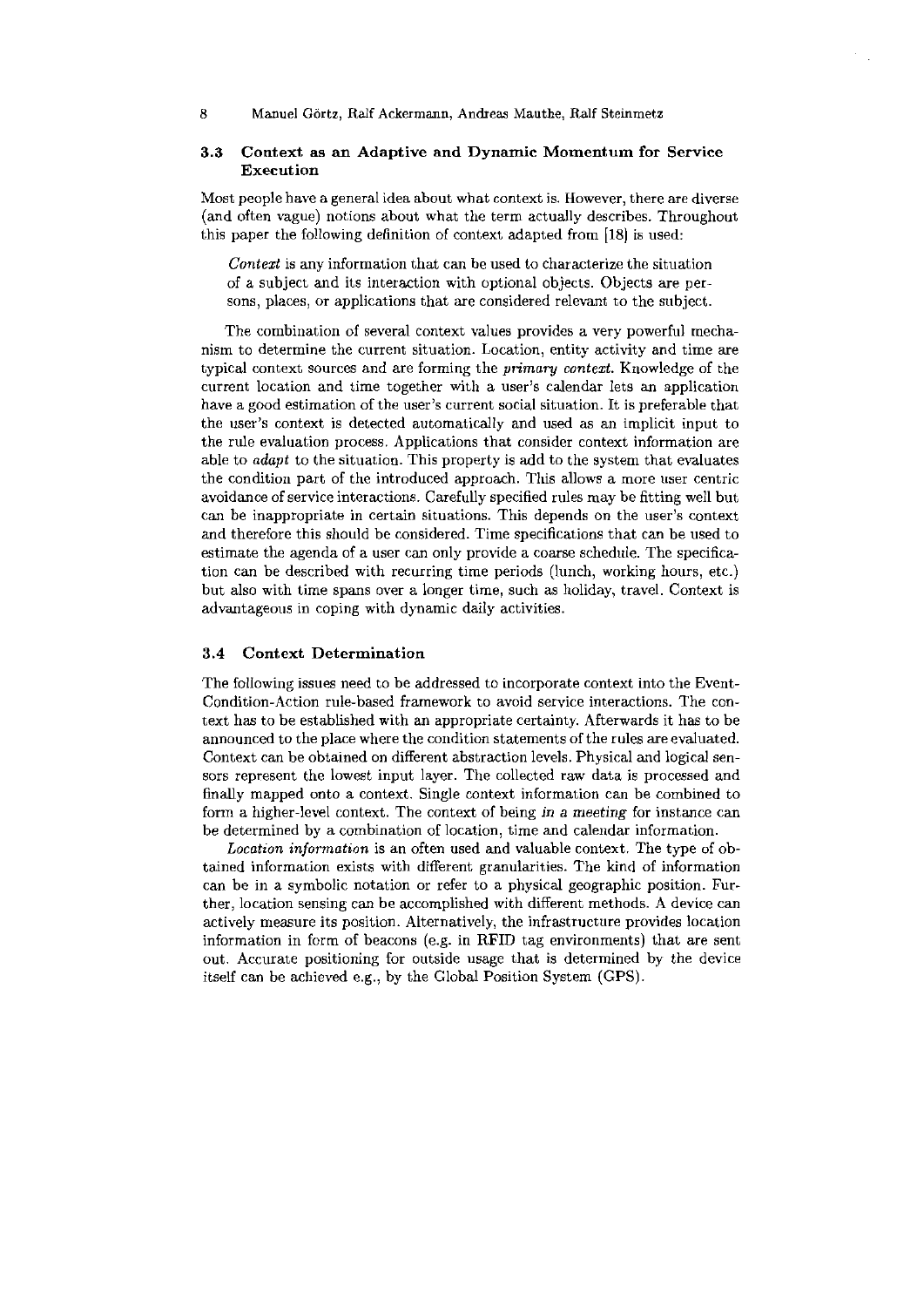For indoor location estimation the RADAR method **[I91** provides a suitable approach for the proposed system setup. This is an proximity approach that uses an IEEE 802.11 wireless LAN infrastructure. The signal strengths (SS) between mobile clients and access points (AP) are measured to perform a comparison with a pre-measured signal strength map. A calculated distance measure yields the approximate location. Experiments in our lab show that the coverage and also the gained accuracy is sufficient to determine the room a user is currently in [20]. This type of location sensing is a beneficial side-effect provided by a wireless network infrastructure. A drawback can be seen in the fact that the user has to carry a PDA-like device with a wireless network card. This is needed for active location sensing but also for the detection of the device by the infrastructure.

Other high-level context information that describe the user's current situation are presence information. The feasibility of presence information has been proven in large scale Instant Messaging and Presence Systems. Typical presence information are busy, available, out-of-office. For instant messages using SIP the Rich Presence Information Data Format for SIP (RPIDS) [21] is a suitable format. It consists of a Comnion Presence and Instant Messaging (CPIM) compliant forrnat and defines tags such as privacy, placetype, and category. RPIDS focuses on the automatically deriving of presence information since users are often not diligent in updating their status.

### 3.5 System Architecture

Several requirements have to be fulfilled by the proposed system to allow a user centric avoidance of Service interactions. Firstly, the systern must be able to control and execute the services on behalf of the user. Therefore, it needs to be aware of the session state as well **as** of the current context of the user. This functionality is combined in the logical  $ECA$  entity, which is shown on the right in Figure 2. The entity consists of three main building blocks described next. Vovida Open Communication Application Library (VOCAL) was chosen as the platform for this systern. VOCAL provides a fiilly fledged Open Source SIPcentric IP Telephony system. The system covers all parts, defined in the SIP core standards, as well as additional functionality.

The *Rule Enforcement* point is the core of the ECA-based solution. The stored rules are retrieved, selected and evaluated if a specific event occurs. Conflict resolution policy is achieve in this component. Services and CPL scripts are executed in the Seruice Ezecution component according to the matched rule. Therefore, the ECA entity has to be located in the signaling path in order to react on incoming and outgoing calls events. Further, this enables the ability to parse SIP messages. Access to the information conveyed in the messages is required to assay the condition statements based on session state and header fields. The *BZBUA* component is chosen to provide the demanded functionalities. It is a logical entity that contains two SIP User Agents (UAs) working back-to-back. It appears like a pure SIP proxy, but unlike a pure proxy the B2BUA allows 3rd party call control. It handles different calls legs, remains in the call and maintains the complete call state.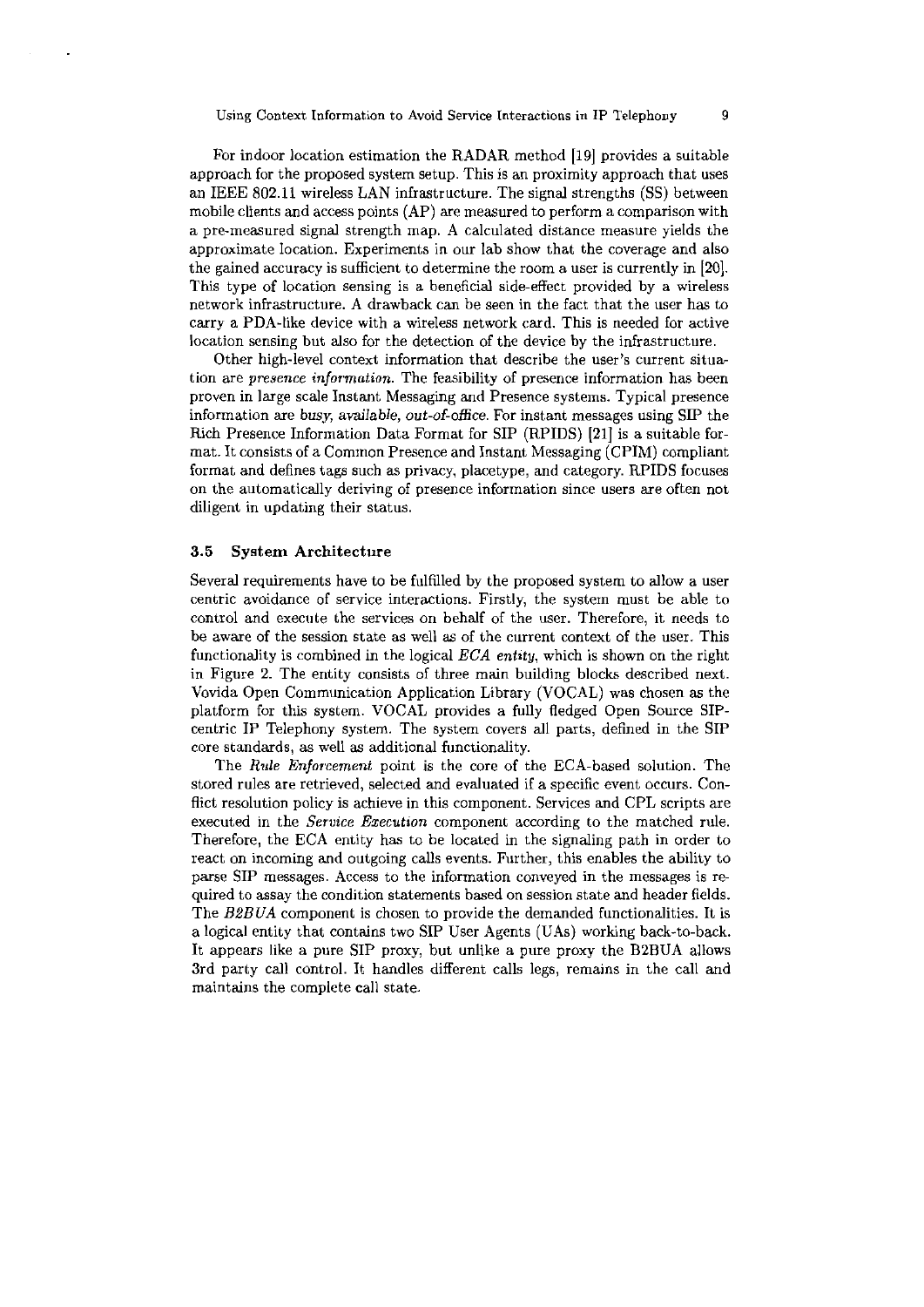10 Manuel Görtz, **Ralf** Ackermann, Andreas Mauthe, Ralf Steinmetz



**Fig. 2.** The ECA-SIP System

For the evaluation of context condition criteria in the rules the system needs to be aware of occurring context changes. The client communicates context changes via an asynchronous transmission mechanism such as an event messaging technique. The push mechanism is in favor of the pull mode. The push mode guarantees shorter response time, but typically results in a larger number of exchanged message. This kind of event message trarismission and the subscription mode for the proposed system is provided by the SIP event framework **[22].**  SUBSCRIBE and NOTIFY messages fit well into the SIP environment that is used for IP Telephony systems. The system setup is shown in Figure 3. The ECA entity subscribes to the clients for a specific context change using SUB-SCRIBE messages. The user location is the context of interest in this context. The client's device determines its own location as describe in Section **3.4.** Alternatively, it can use other techniques. If a location change occurs, the client sends a NOTIFY message with its current context to all subscribers.



Fig. 3. Context change of the user is announced to the ECA entity via a SIP NOTIFY message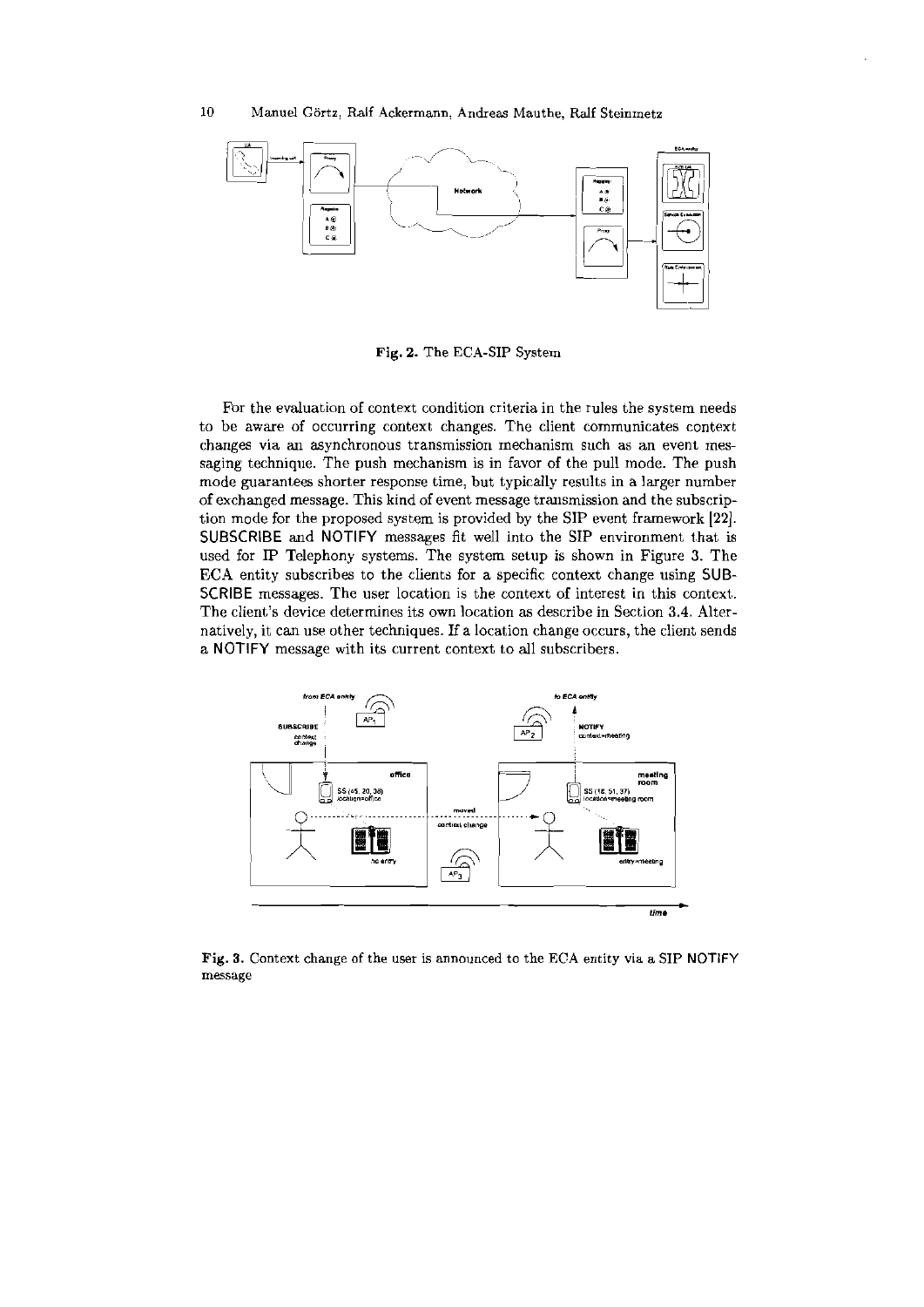### **3.6** Evaluation

The example in Section **2.2** with simultaneously active Voice Mai1 (VM) and Call Forwarding on No-Reply (CFNR) services will be used to illustrate how the system operates. An incoming call which is not answered within a specified time triggers all services that have subscribed to this event. The potential conflict can be resolved if rules prevent both services to be executed at the same time by specifying condition Statements. The user's context is considered for the evaluation of the condition statement. If the user is in a meeting the call should be forwarded to his secretary (in case it is urgent) otherwise a voice mail should be recorded. A rule may look like the following (in pseudo notation):

```
on incoming call if context = meeting do CFNR(addr = secretary)
```
The context meeting is determined when the user is located in the meeting room and an appointment in the user's calendar is marked as "meeting". The according NOTIFY message is issued to the ECA entity when the user enters the meeting room. An incoming call triggers the event mechanism and the condition expression is evaluated. Since the user is in the context meeting the CFNR services is executed and the call is redirected to the specified address.

# **4 Conclusion**

IP Telephony offers mechanisms for a variety of new multimedia communication services. The rising number of services will aggravate the service interaction problem in IP Telephony. The proposed approach tackles this problem with an Event-Condition-Action framework. Local interaction can be avoided using a rule resolution strategy. We have enhanced this approach by adding a user centric component to the condition part. Context information is considered as an additional condition criterion. Context such as location and Status gives the systems the ability to determine the service that is most appropriate for the user's current context. The system subscribes tu context changes with the clients. After a context change occurred the subscriber will be notified. This shifts the service control from a purely call-related to a more user-centric treatment.

# **References**

- 1 TINA-Consortium: TINA-C Glossary of Terms (1997)
- 2. Bowen, **T.,** Dwurack, F., Chow, C., Grfieth, **X.,** Herman, G., Lin, Y.J.: The feature interaction prohlem in telecommunications system. Software Engineering for Telecommunication Switiching Systems (1989) 59-62
- **3.** Internatiorid Telecommunication Union: Introduction to Intelligent Network Capability Set 1. Recommendation Q.1211, TeIecommunication Standardization Sector of ITU, Genen, Switzerland (1993)
- **4.** Ibsenberg, **J.,** Schulzrinne, H., Camarillo, G., Johnston, **A.,** Peterson, J., Sparks, **R.,** Handley, M., Schooler, E.: SIP: Session Initiation Protocol. RFC 3261 (2002)